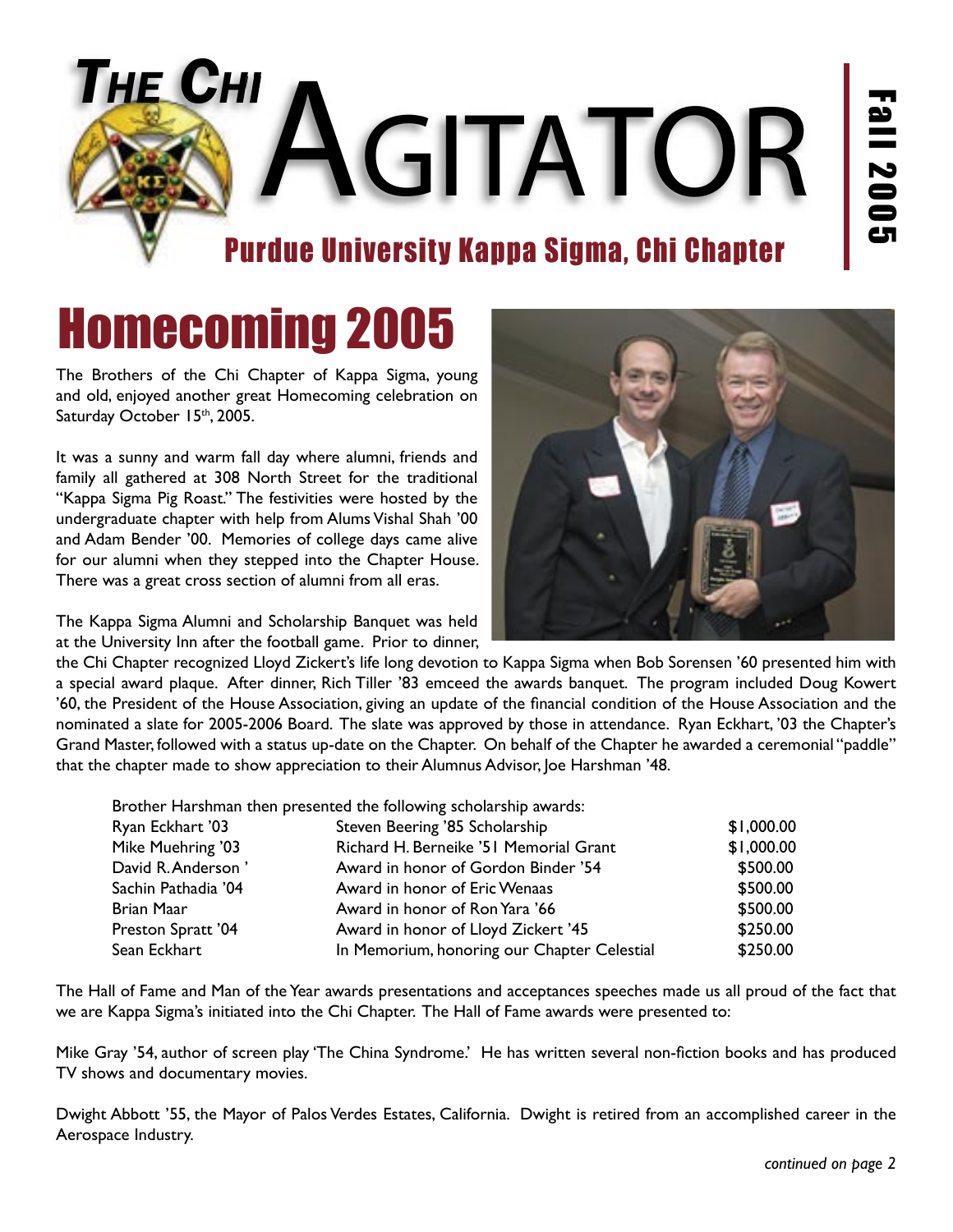# A<sup>THE CHI</sup>ATOR

Published by the Chi Chapter of Kappa Sigma Fraternity, established 1883 in West Lafayette, Indiana. Please direct all news for The Chi Agitator to Kappa Sigma, c/o FMG, 2660 North 1st Ave, Tucson, AZ 85719, or contact Matt Noble at (800) 228-7326 or email him at matt@fmgtucson.com.

#### Undergraduate Officers Grand Master: Ryan Eckhart '03 Grand Procurator: Sachin Bharat Pathadia '04 Grand Master of Ceremonies: Sean Eckhart '04 Grand Scribe/Parent Relations: Preston Spratt '04 Grand Treasurer: John Voss '03

#### Chi Housing Corporation

President: Paul Doug Kowert '60 Vice President: Jerry Albrecht '54 Treasurer: Jim Milner '79 Secretary: Adam Bender '00 Alumnus Advisor: Joe Harshman '48 Assistant Alumnus Advisor: Bob Sorensen '60 Mike Griffin '90 Board Members: Kent Pierce '51 Don Sisloff '54 Charlie Marshall '61 Scott French '81 Mike Galt '82 James Shively '01 Eric Wenaas

#### Educational Foundation

President: Lloyd Zickert '45 Vice-President: Byron Anderson '45 Treasurer: Mike Griffin '90 Secretary: Matt Brozovic '82 Trustees: Bob Sorensen '60 Walt Myers '61

## Homecoming continued



Bob Worrell '66, the co-founder of Worrell, Inc., a successful product design firm located in Minneapolis. Bob and his wife have provided a loving home to their five children and 57 (fifty seven) foster children.

Jeff Minner '81, co-founder and the sole owner of Restronics an electronics components and manufacturing products distributor. Jeff holds leadership positions in his industries' associations.

Jim Milner '79 was honored as the Chi Chapter 2005 Man of the Year for his dedicated work with the House Association and the undergraduate chapter. Jim was the chapter treasure for two years when he was an undergraduate and has been the House Association treasurer since 2003. He is also active with charitable organizations in the Kokomo area.

These Brothers proved that many great men have lived at 308 North Street. Seeing the fine men of our undergraduate chapter, we are confident that future Hall of Fame inductees are currently living in our Chapter House. We can all be proud!

*(See the center spread for more Hall of Fame and Homecoming photos!)*

#### "The Boilermaker" dedicated in honor of the father of generations of Chi Chapter Kappa Sigmas



Artist, Jon Hair works on "The Boilermaker" Dedication ceremony

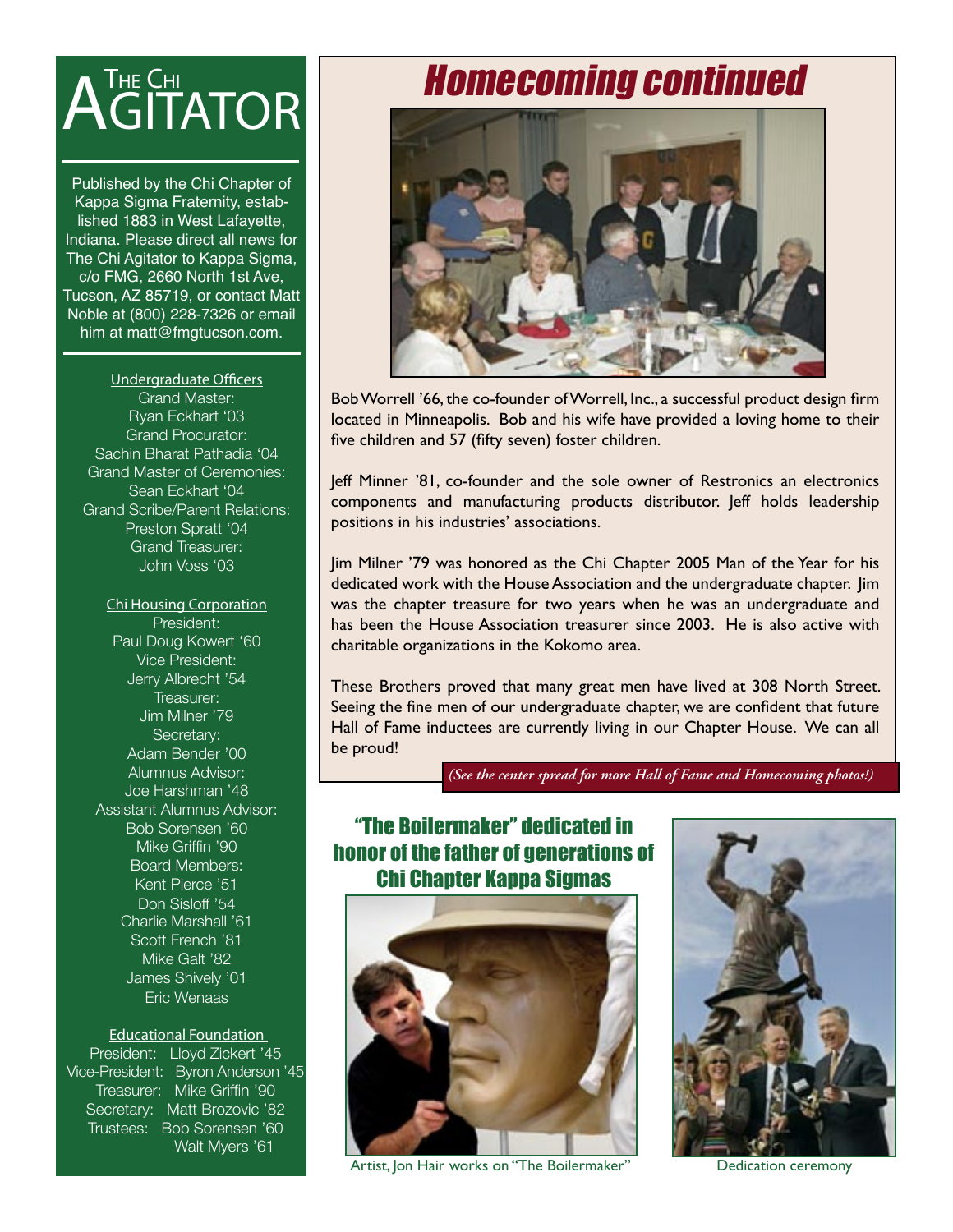# financial condition report

The House Board is pleased to report that Chi Chapter is in good financial condition and meeting all of our obligations in a timely fashion. However, we do continue to have the following challenges:

- A. Our high debt load requires a high occupancy rate to break even. We do not have enough brothers living in the house during the current school year to have a positive budget.
- B. We need to increase our participation in the annual fund drive to support alumni & parent communications and Homecoming activities.
- C. Continue improvements to the Chapter House to stay competitive with other fraternities.

As of November 1, 2005, the first mortgage has a balance of \$1,036,742. The interest rate is 6.5% and is due 1/28/09. Our second note has a balance of \$325,831 as of November 1. It has an interest rate equal to the prime rate and is due 7/28/10. We currently make quarterly payments of \$40,500 towards these notes. Occasionally, an alumni will make a donation earmarked specifically for debt reduction. We increase the quarterly payment by that donation. Thanks to all of you who have made such a donation.

In the fall of 2005, we have 60 brothers living in the House. As mentioned before, this is below break even capacity. However, we are very confident that we will be back to full capacity next fall as we are having great pledge classes.

**REAL ESTATE OPERATIONS OF CHI CHAPTER**

The following is a summary of the Chapter House actual results for the 2004 - 2005 school year and the budget for the 2005 - 2006 school year.

| REAL ESTATE OPERATIONS OF CHI CHAPTER. |           |            |
|----------------------------------------|-----------|------------|
| <b>Actual Budget</b>                   | 2004/2005 | 2005/2006  |
| Room and Board and other fees          | \$484,869 | \$404,545  |
| Less: Operating Expenses               | \$182,921 | \$150,016  |
| Less: Food Service Expenses            | \$138,621 | \$111,925  |
| Net Income                             | \$163,327 | \$142,604  |
| Less: Capital expenditures             | \$5,640   | \$7,610    |
| Less: Debt Service                     | \$167,000 | \$162,000  |
| Cash Flow                              | (59,313)  | (\$27,006) |

Chi was able to finance the negative cash flow for the 2004 - 2005 year with cash reserves that we hold in investments. The balance of these reserves going forward into the new fiscal year are approximately \$80,000. With the anticipated cash flow deficit for the 2005 - 2006 school year, it is imperative that we fill the house next year.

Last year, the House Association and Educational Foundation collected \$12,250 and \$26,305, respectively. To date, we have collected \$2,269,731 on our Capital Campaign. We still have \$74,117 in uncollected pledge payments due (for those of you that this applies too, please try to catch up or contact us regarding a new payment schedule). In addition, our Alumni Association raised \$5,405 during the last year. This is up from \$1,400 in 2003-04 but is still short of our \$15,000 in annual expenses related to record keeping, publications, the web site and events.

Please used the enclosed envelope and help us reach our 2005-06 goals for each of these funds: Alumni Association (\$15,000), Educational Foundation (\$25,000), and House Association (\$25,000). Your support does make a difference!

It's not too late for those that have not participated to join in our success. Please call Matt Noble at Fraternity Management Group at 1-800-228-7326 x18.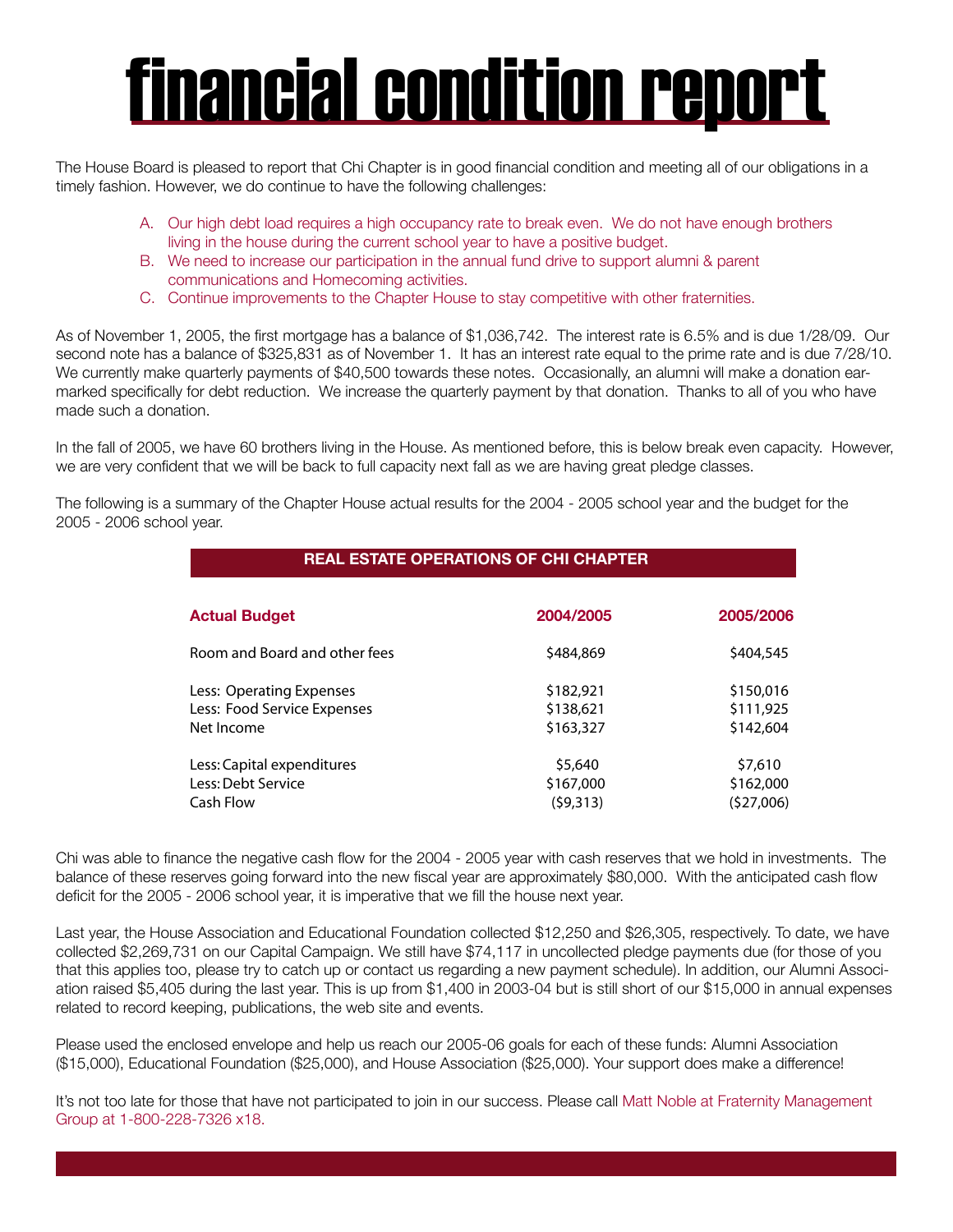













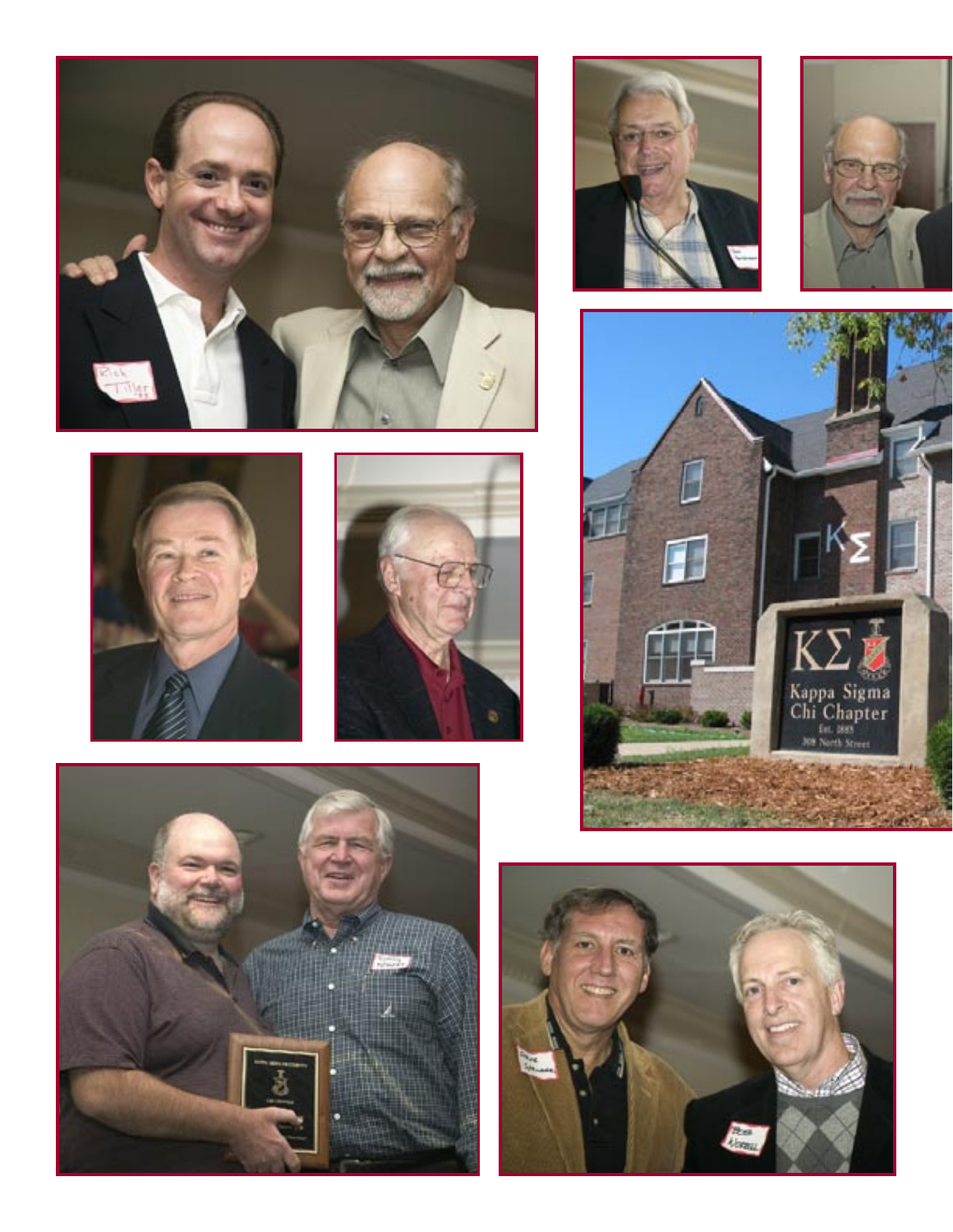









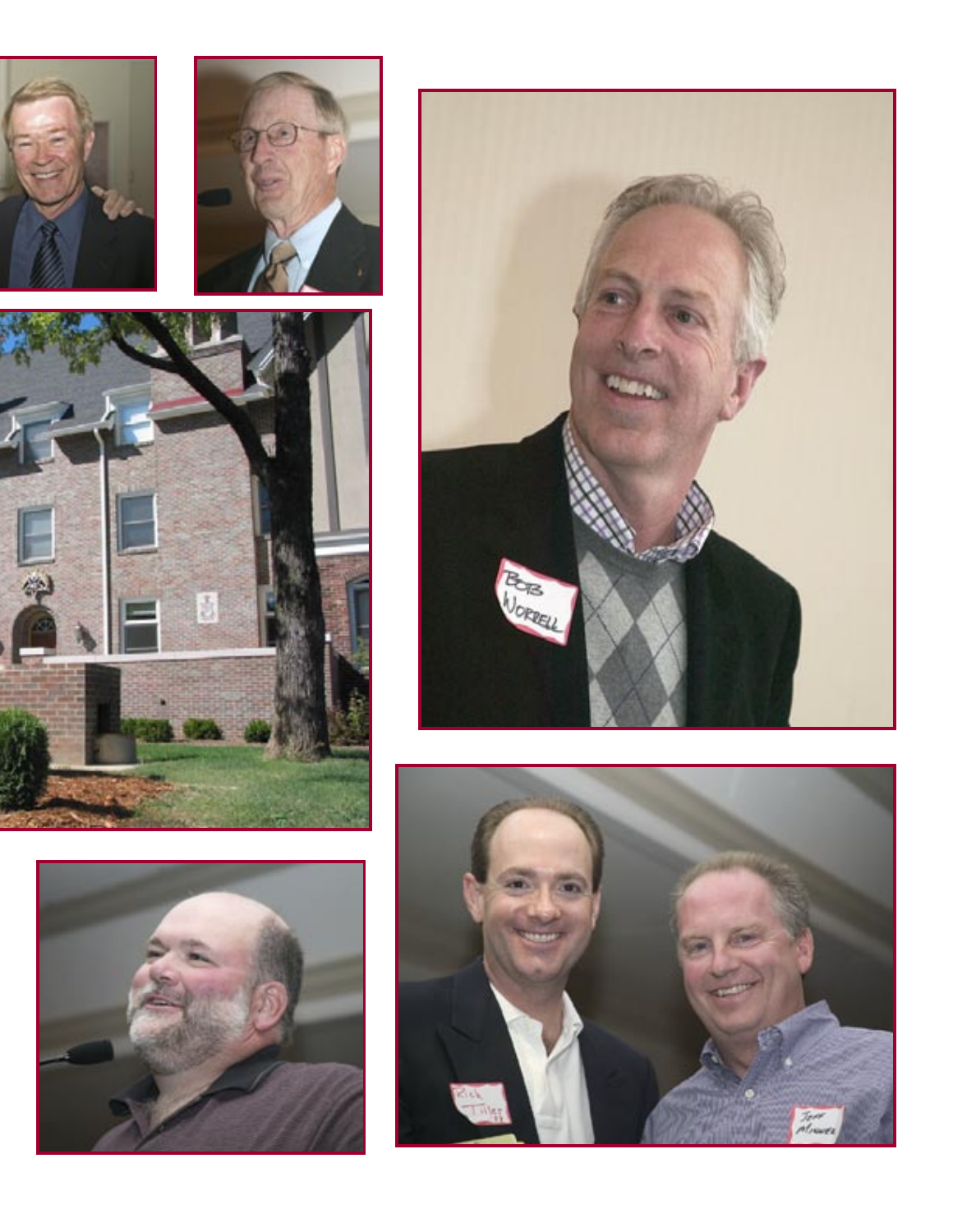## Alumni Updates

#### James Mike Anglin '56

Mike is currently living outside of Minneapolis, in Apple Valley, Minnesota. He is recently retired for the third time, and hints it may not be the last. Mike is retired from a private law firm. With Mike's recent accumulation of spare time, he has made several trips to one of his favorite vacation spots, Hawaii.

**∙** 13341 Hummingbird Ln. Apple Valley, MN 55124 **∙** 952- 432-6670

#### James Michael Zachary '67

Mike Zachary has been rather busy lately. He was recently appointed to the US Treasury Advisory Committee on Commercial Operations of the US Customs Service (COAC). COAC regulates and handles all things relating to cargo transportation, tariffs, etc. Mike also completed his Professional Port Manager (PPM) accreditation. When Mike is not overseeing major port transportation in the United States, he referees for high school football across Pierce County, Washington, southwest of Seattle.

**·** 10503 83rd Ave. SW Lakewood, WA 98498 **·** 253-588-7477 **·** jmzacha@yahoo.com

#### John "Chip" Wright '91

Chip and his wife, Jenna are currently living in the Indianapolis area. Chip is still working at Diamond Chain Co. in Indianapolis, the company he was hired into after graduating from Purdue in 1993. In 2003, he was promoted to Manager of Product Design. Diamond Chain Co. manufactures industrial roller chain. Chip is currently working on new product development, and as is the case in many other US manufacturing companies, he is working on outsourcing initiatives to purchase components from China. Chip and Jenna and I have three children now, CJ (age 7), Emma (4), and Molly (2). Chip's family gets together with the families of pledge brothers Jeff Rastatter and Dave Born on a regular basis. Jenna and he are big Purdue sports fans and have season tickets to both football and men's basketball games.

**·** 11189 Westminster Way Carmel, IN 46033 **·** 317-705-9908 **·** chip@tcon.net

#### Brian Engelland '66

Brian Engelland, was recently installed as the 43rd president of the Society for Marketing Advances, an international society of marketing scholars, an influential contributor to marketing through its scholarly conferences in North America and Europe, through competitive research and teaching awards. The Society for Marketing Advances sponsors three academic journals – The Journal of Marketing Theory and Practice, The Journal of Business Research, and Marketing Education Review. Brian is also currently an associate professor of marketing and department head for marketing at Mississippi State University. He has published widely in marketing strategy, measurement and education areas, and has over fifty refereed journal and proceedings publications to his credit. He and his wife Barbara have three grown children: Erica Spohn of Louisville, Kentucky, Chad Engelland of Cleveland, Ohio, and Mary Engelland of Flemington, New Jersey.

**·** 864 Southridge Rd. Starkville, MS 39759 **·** 662-338-9037 **·**  bengelland@cobilan.msstate.edu

#### Brent Siebenthal '91

Brent Siebenthal is Executive Vice President of a consulting engineering firm based out of Indianapolis. He and his wife, Jennifer, have an 8 month-old son, Wyatt. He lives with his family on the south side of Indianapolis.

**·** 7220 Josiah Ct. Indianapolis, IN 46259 **·** 317-862-4568 **·**  bseventhal@aol.com

#### David W. Hastings '87

David is happily married with three children. David and his wife, Dawn have three children: Sumer (18), who is currently attending Western Kentucky University, David Jr. (16), and Shelby (14). David is a Project Manager for a design build engineering and construction firm in Lexington, KY. Amazingly, In addition to his family, and his job, David finds time to also be active in his community as a firefighter and Emergency Medical Technician.

**·** 509 E. 3rd St. Perryville, KY 40468 **·** 859-332-2288 **·**  dhastings@bristolgrp.com

### Let Your Brothers Know What You've Been Up To!

If you would like to be featured in the next issue of the "Chi Agitator," please send your update by mail to: Agitator Updates, Attn: Cody, 2660 North First Avenue, Tucson, AZ 85719 or by email at cody@fmgtucson.com. Whether you have an interesting story or would just like to update your brothers on your career, family, or hobbies, your submission will be greatly appreciated!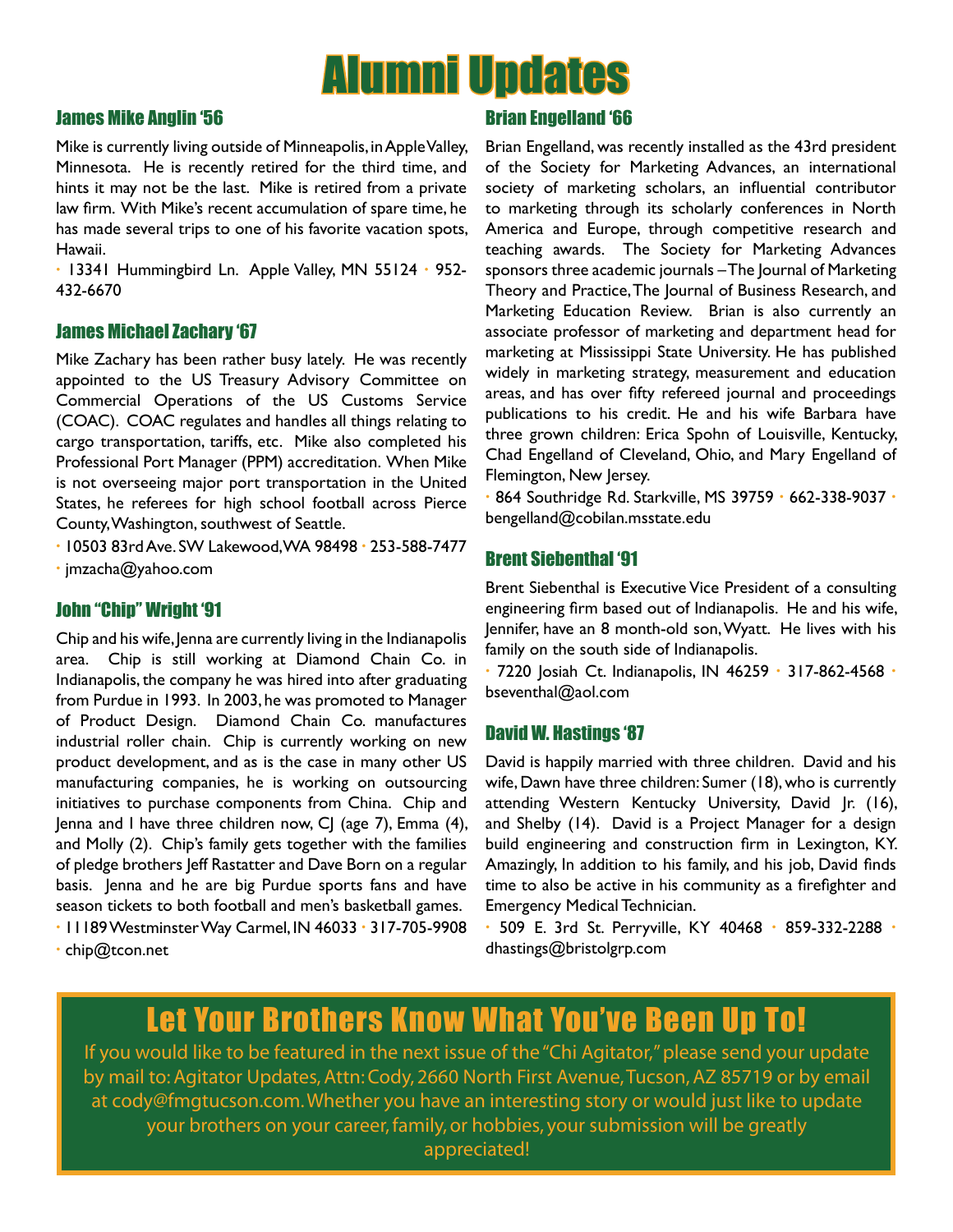#### **Members of Heritage Society Make A Difference!**

 Some people decide to include charities in their plans because they don't have heirs who need to inherit their assets - or at least not all their assets. Some understand they can improve their tax situation by bequeathing a portion of their estate to a charity. Some decide that they want at least a portion of their accumulated wealth to support organizations they value the most - and in some cases that is Kappa Sigma.

 You can help support the educational and housing needs of the chapter by making an estate gift of any size. The foundation asks that you discuss your charitable intentions with the potential executors of your estate

to ensure that your final wishes are honored. We also would appreciate notification of your wishes so that we can recognize you as a member of the Heritage Society (we can keep confidential if you wish) and we can make appropriate plans for the future. Thanks for making a difference!

For more information, please write: Matt Noble c/o Fraternity Management Group 2660 North First Avenue Tucson, AZ 85719 800-228-7326 matt@fmgtucson.com

Thanks to all our donors from November 2004 - 2005

Dr. Elmer Russell Hayes '28 Harold M. 'Tony' Jacklin '36 R. Stuart Armstrong Jr. '38 Robert D. Keim '39 Loring B. Cox '40 John F. Koch '43 Richard W. Yount '43 Byron L. Anderson '45 William A. Baker '45 Dr. Keith E. Bradway '45 Kean H. Wells '45 Thomas J. Wilhite '45 Lloyd L. Zickert '45 Donald E. Cooley '46 Richard D. Freeman '47 Charles B. Kirkpatrick '47 Bradley S. Blickenstaff '48 Eugene R. Grotnes '48 Joseph P. Harshman '48 Harry Ronald Brown '49 Roderic E. Daniels '49 Samuel D. Dunbar '50 Malcolm L. Moore '50 Jack M. Sowle '50 Alan C. Birchler '51 Thomas C. Thompson '51 George L. Bruggemeier '52 Charles A. Aldag Jr. '52 Paul W. Oberle '52 Peter E. Rentz '52 Joel G. Bates '53 Jerry L. Albrecht '54 Kenneth R. Appel '54 James H. Hunter III '54 David A. Lamberson '54 John G. Schumm '54

James E. Herriman '55 Fred H. Squires Jr. '55 John W. Harless '56 John C. Hindmarch '56 Bruce R. Storm '56 James E. Hawkins '57 James R. Eaton '58 George G. Lang '58 Samuel B. Smith Jr. '58 William E. Syfer '58 Paul Doug Kowert '60 Charles J. Michelson Jr. '60 Robert S. Sorensen '60 Thomas H. Bartlett Jr. '61 Leonard A. Magazine '61 Carson Schuler '63 James P. Anderson '64 David A. Pethick '65 Thomas A. Bailey III '66 Charles A. Benner '66 David G. Derrick '66 Charles Tom Fennimore '66 Roger A. Mayes '66 Robert Bisset Whyte '66 David L. Danner '67 Robert W. Kilpatrick '67 Steven E. Springer '67 David D. Robinson '68 Michael W. Cook DVM '69 Mark K. Frankel '69 Robert Gregg Bruce '73 Raymond L. Coss '75 Gregory Lance Binder '75 Richard A. Purcell '79 Clarence R. Ripberger II '79 Robert Greg Wichmann '80 David A. Druetzler '81

Donald 'Scott' French '81 John A. Medley III '81 John E. Rigsby '81 Michael P. Galt '82 Robert A. Kelley '82 James R. Sell '82 Amery E. Vasso '82 Brad E. Zickert '82 Timothy J. Gonderman '83 Samuel M. Rich Tiller '83 Kim A. Koning '83 William S. Orr '84 Kenneth Otto Born '87 Kurt W. Rahn '87 Jeffrey L. Madden '88 Dale Jennings Rife '88 Robert Bruce Goodwin '89 Eric H. Leversen '89 Brian D. Paulin '89 Steven M. Frank '90 Michael P. Griffin '90 Miklos A. Kovach '90 Matthew L. Brandy '91 Scott T. Abbott '91 Keith D. Foor '91 James R. Seufert '91 Michael J. Guio '92 James Dusty Leppert '93 Jason V. Sethi '93 Eric N. Phillips '94 Gregory D. Pilkinton '94 Javan N. Rad '94 Michael B. Collins '95 Jeffrey Kamm '00 Josh Roberts '00 Dr. Eric P. Wenaas

If you made a contribution this past year and your name is missing, we apologize. Please let us know so we can run a correction in the next newsletter. Thank you.